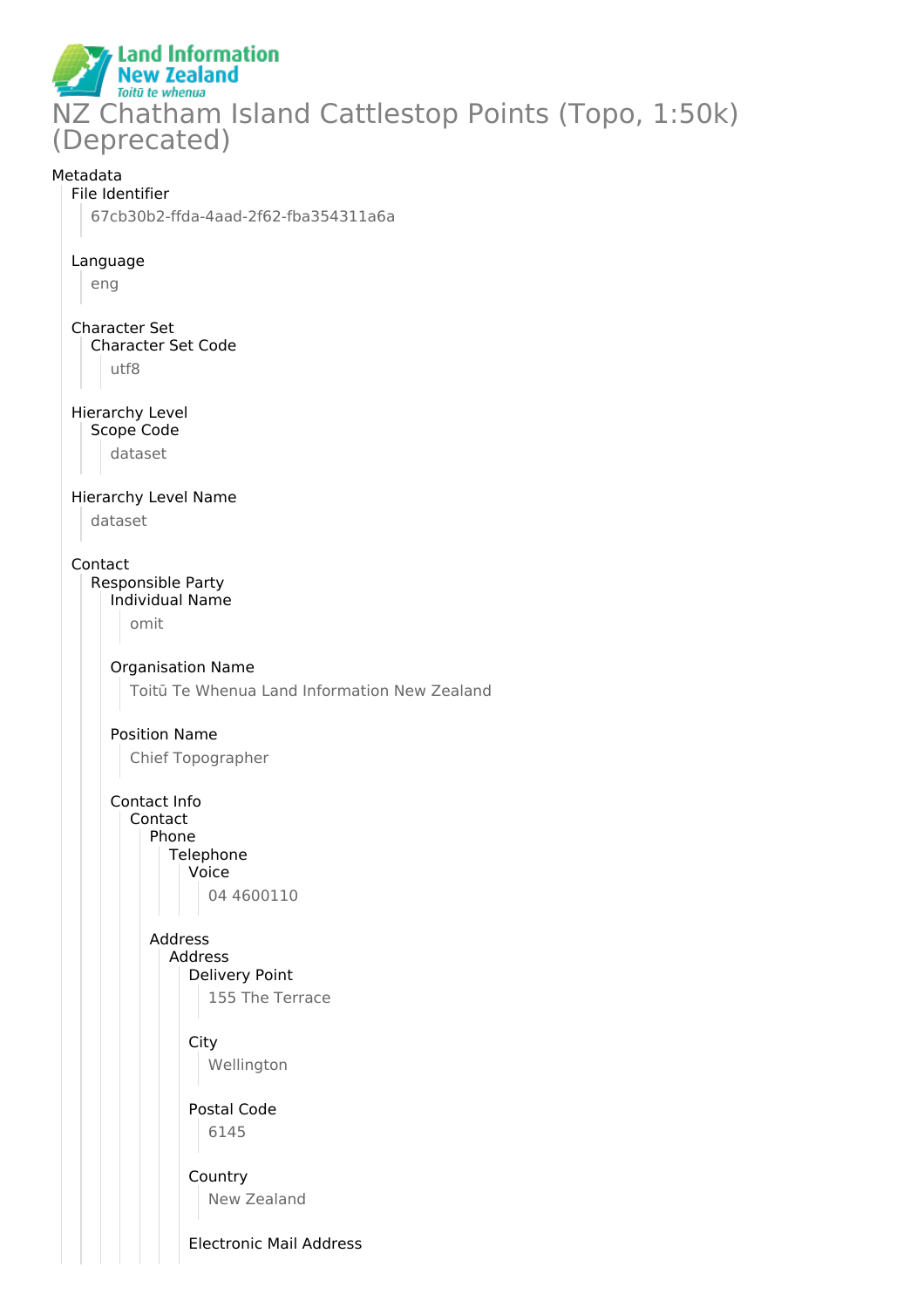customersupport@linz.govt.nz

#### Role

Role Code

resourceProvider

## Date Stamp

Date

2020-09-21

#### Metadata Standard Name

ANZLIC Metadata Profile: An Australian/New Zealand Profile of AS/NZS ISO 19115:2005, Geographic information - Metadata

#### Metadata Standard Version

1.1

Identification Info

Data Identification Citation

Citation

Title

NZ Chatham Island Cattlestop Points (Topo, 1:50k) (Deprecated)

#### Date

## Abstract

\*\*From the May 2015 Topographic Data Release, cattle stops have been removed from the Topo50 schema and are no longer maintained. Cattle stops have been a legacy feature for some time.\*\* \*\*\*\*\*\*\*\*\*\*\*\*\*\*\*\*\*\*\*\*\*\*\*\*\*\*\*\*\*\*\*\*\*\*\*\*\*\*\*\*\*\* A ditch covered by spaced bars to allow the passage of vehicles and pedestrians, but not cattle etc Data Dictionary for cattlestop\_pnt: https://docs.topo.linz.govt.nz/data-dictionary/tdd-class-cattlestop\_pnt.html This layer is a component of the Topo50 map series. The Topo50 map series provides topographic mapping for the New Zealand mainland, Chatham and New Zealand's offshore islands, at 1:50,000 scale. Further information on Topo50: http://www.linz.govt.nz/topography/topo-maps/topo50

## Purpose

Topo50 is the official topographic map series used by New Zealand emergency services. When using Topo50 data, please be aware of the following: 1. Representation of a road or track does not necessarily indicate public right of access. For access rights, maps and other information, contact the New Zealand Walking Access Commission - www.walkingaccess.govt.nz 2. The Department of Conservation and other agencies should be contacted for the latest information on tracks and back country huts. Closed tracks are defined as being no longer maintained or passable and should not be used. 3. Not all aerial wires, cableways and obstructions that could be hazardous to aircraft are held in the data. 4. Contours and spot elevations in forest and snow areas may be less accurate. 5. Not all pipelines including both underground and above ground are held in the data or shown on the printed maps. For the latest information please contact the utility and infrastructure agencies. 6. Permits may be required to visit some sensitive and special islands and areas. Contact the Department of Conservation to see if you need to apply for a permit.

Status Progress Code onGoing

Point Of Contact Responsible Party Individual Name Omit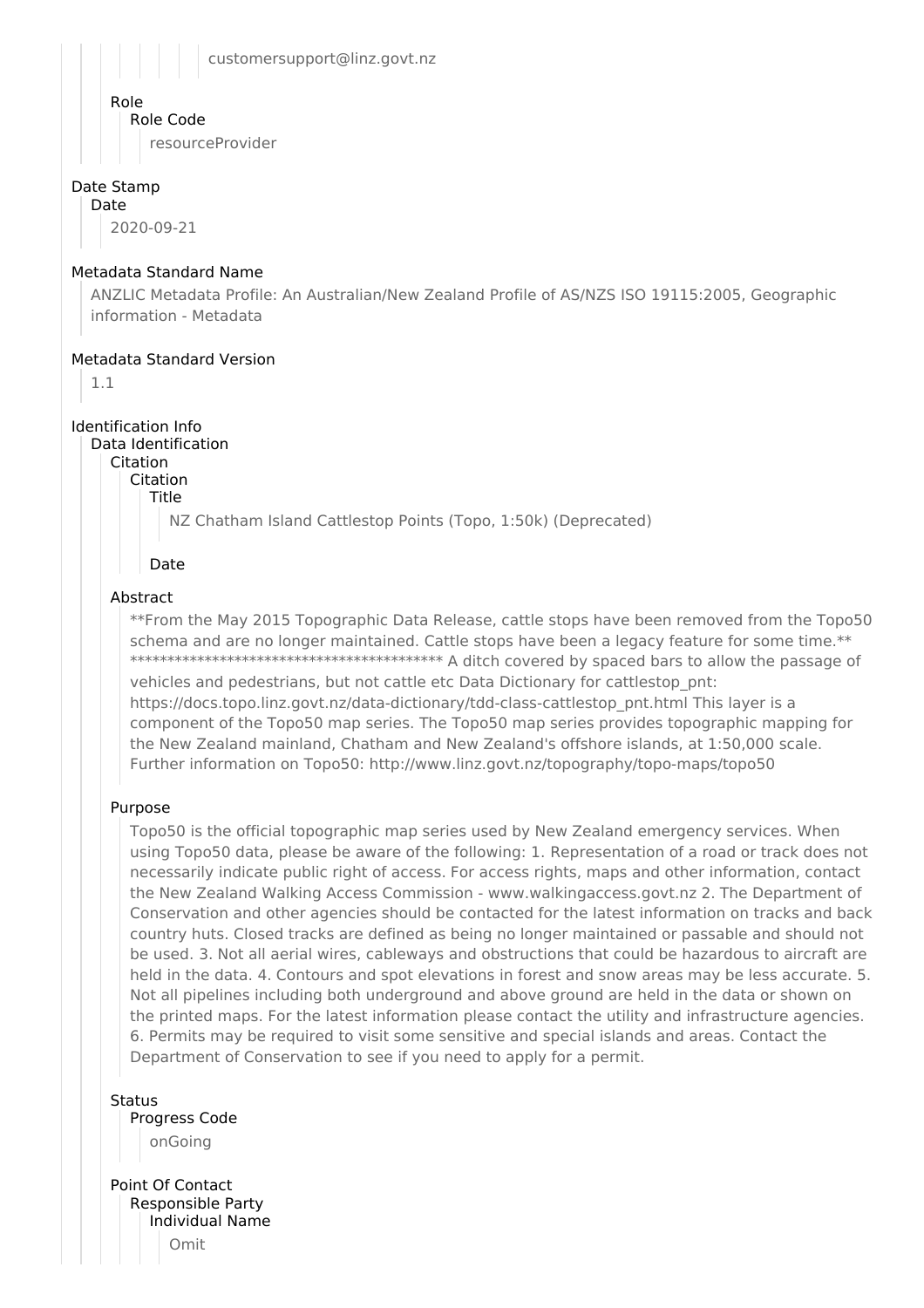Organisation Name Toitū Te Whenua Land Information New Zealand Position Name Technical Leader, National Topographic Office Contact Info Contact Phone Telephone Voice 0800 665 463 or +64 4 460 0110 Facsimile +64 4 472 2244 Address Address Delivery Point 155 The Terrace **City** Wellington Postal Code 6145 Country New Zealand Electronic Mail Address customersupport@linz.govt.nz Role Role Code pointOfContact Resource Maintenance Maintenance Information Maintenance And Update Frequency Maintenance Frequency Code quarterly Resource Format Format Name \*.xml Version Unknown Descriptive Keywords Keywords Keyword New Zealand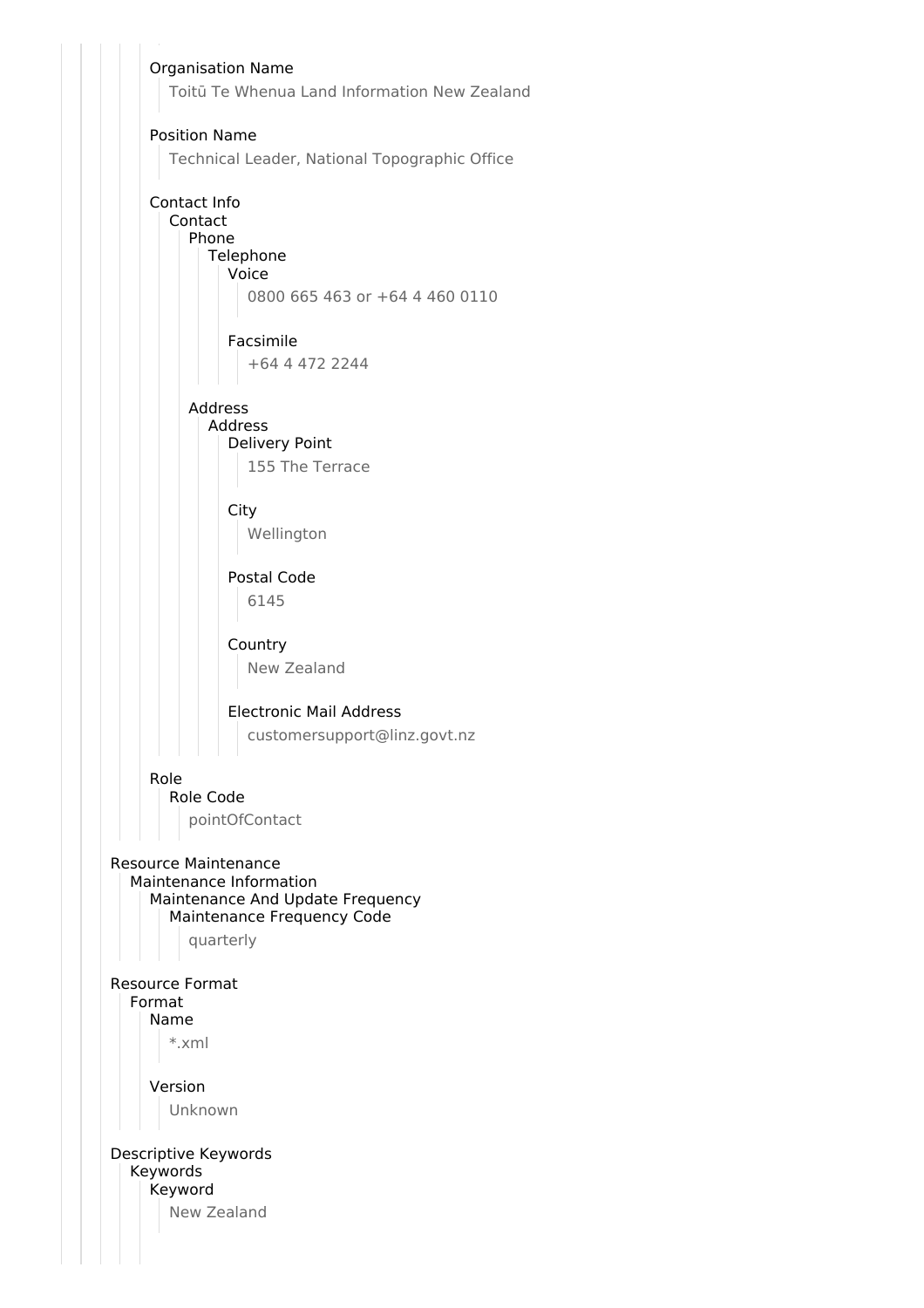Type Keyword Type Code theme Thesaurus Name Citation Title ANZLIC Jurisdictions Date Edition Version 2.1 Edition Date Date 2008-10-29 Identifier Identifier Code http://asdd.ga.gov.au/asdd/profileinfo/anzlic-jurisdic.xml#anzlic-jurisdic Cited Responsible Party Responsible Party Organisation Name ANZLIC the Spatial Information Council Role Role Code custodian Resource Constraints Security Constraints Classification Classification Code unclassified Resource Constraints Legal Constraints Use Limitation Copyright 2011 Crown copyright (c) Toitū Te Whenua Land Information New Zealand and the New Zealand Government. All rights reserved Use Constraints Restriction Code copyright

#### Resource Constraints Legal Constraints Use Limitation

Released by LINZ under Creative Commons Attribution 4.0 International (CC BY 4.0) with: Following Disclaimers: 1. Representation of a road or track does not necessarily indicate public right of access. For access rights, maps and other information, contact the New Zealand Walking Access Commission - www.walkingaccess.govt.nz 2. The Department of Conservation and other agencies should be contacted for the latest information on tracks and back country huts. Closed tracks are defined as being no longer maintained or passable and should not be used. 3. Not all aerial wires, cableways and obstructions that could be hazardous to aircraft are held in the data. 4. Contours and spot elevations in forest and snow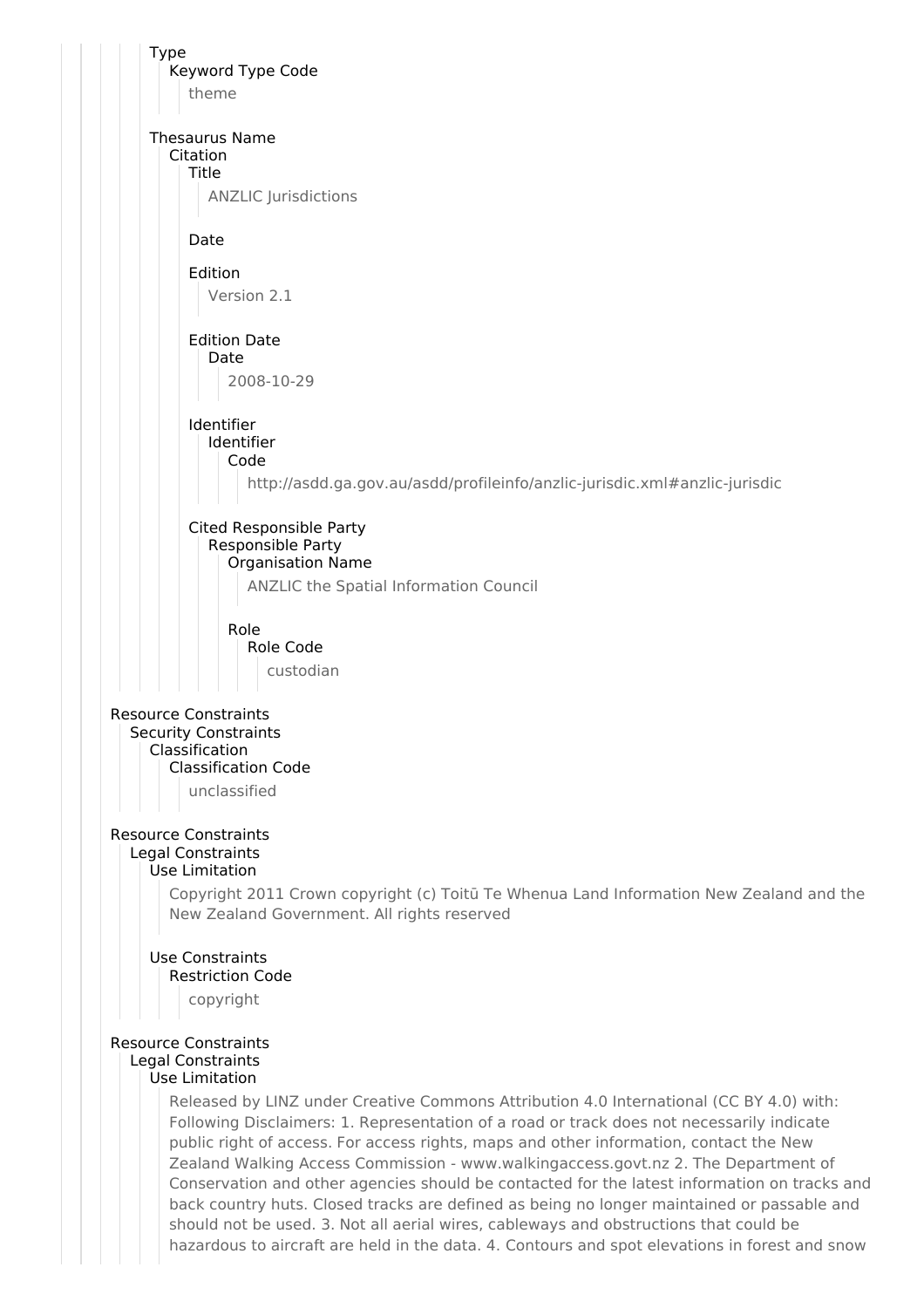areas may be less accurate. 5. Not all pipelines including both underground and above ground are held in the data or shown on the printed maps. For the latest information please contact the utility and infrastructure agencies 6. Permits may be required to visit some sensitive and special islands and areas. Contact the Department of Conservation to see if you need to apply for a permit. Following Attribution: "Sourced from the LINZ Data Service and licensed for reuse under CC BY 4.0" For details see https://www.linz.govt.nz/data/licensingand-using-data/attributing-linz-data Use Constraints Restriction Code license Spatial Representation Type Code vector Representative Fraction Denominator Integer 50000 Language eng Character Set Character Set Code utf8 Topic Category Code imageryBaseMapsEarthCover Extent EX Extent Geographic Element EX \_ Geographic Bounding Box -176.7985547657109-176.26583907513387-43.82127124934951-43.735770207556016 Distribution Info Distribution Transfer Options Digital Transfer Options On Line Online Resource Linkage URL https://data.linz.govt.nz/layer/50070-nz-chatham-island-cattlestop-points-topo-150kdeprecated/ Data Quality Info DQ Data Quality Scope DQ Scope Level Scope Code dataset Level Description Scope Description **Other** dataset Lineage LI Lineage